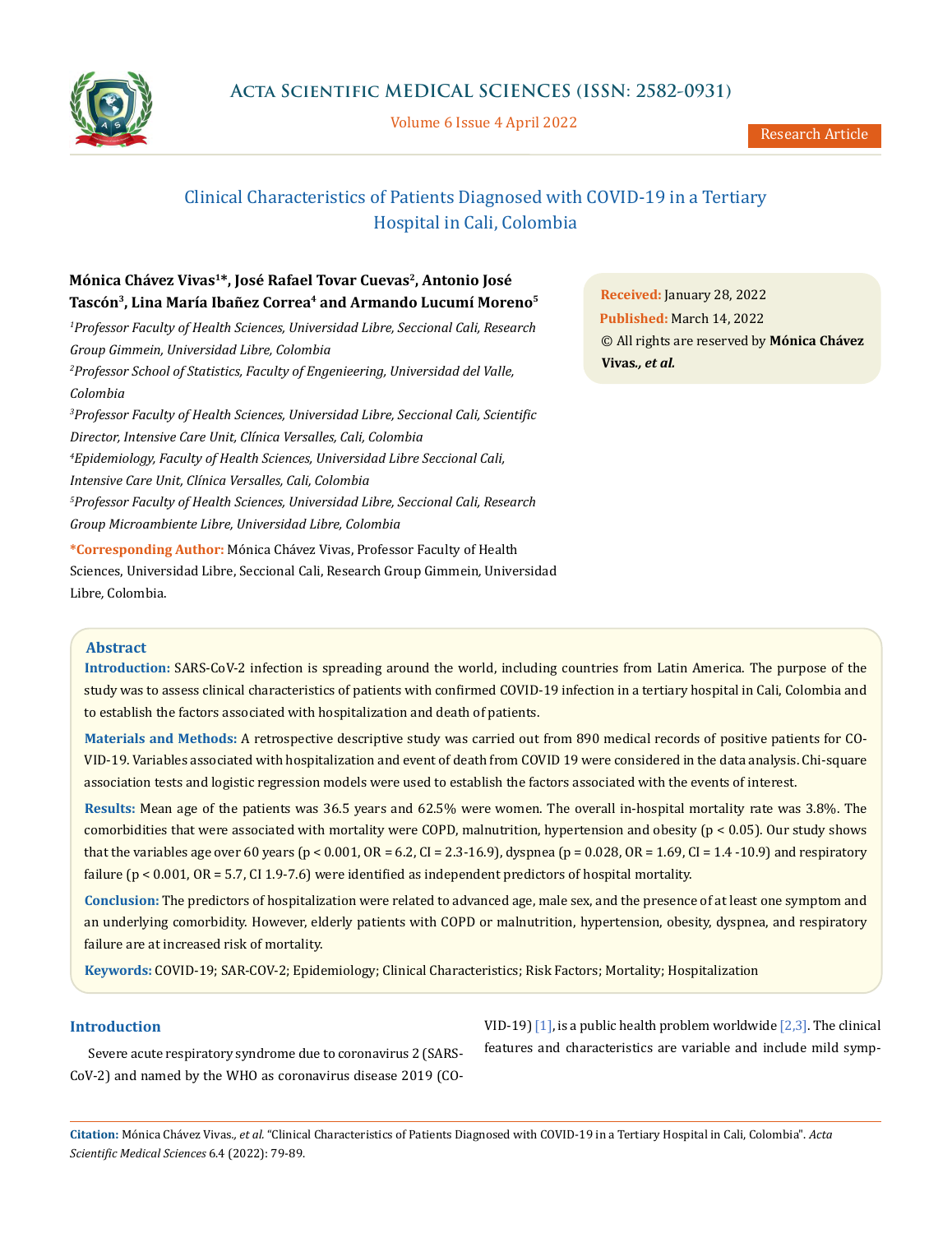toms such as fever, cough, malaise, to severe complications such as respiratory failure, pneumonia, coagulopathy, gastrointestinal and neurological disease, liver and kidney damage  $[4-10]$ .

Symptoms usually appear two to 14 days after infection. Transmission of the virus occurs through direct, indirect or close contact with infected symptomatic or asymptomatic persons through infected secretions such as saliva and respiratory secretions or respiratory droplets and aerosols generated by coughing, sneezing or talking, which may come into contact with the nose, mouth or eyes  $[11-13]$ . According to epidemiological reports, the presence of pre-existing health conditions (comorbidities) such as diabetes mellitus, cancer, hypertension, respiratory disease, obesity, among others, is associated with the probability of developing serious illness and death [14-16].

Therapy for COVID-19 is based on supportive treatment of patients in Intensive Care Units (ICU) due to respiratory, hepatic, renal and/or cardiovascular complications. In addition, therapies are used to prevent exacerbation of the inflammatory response and estrengthen the immune system [17].

The objective of this study was to evaluate the clinical characteristics of patients with confirmed COVID-19 infection in a tertiary hospital in Cali, Colombia. As well as establishing the factors associated with hospitalization and death of patients.

### **Materials and Methods**

We conducted a retrospective descriptive study at a 139-bed tertiary care urban medical center based on epidemiological and clinical data obtained from the medical records of 1,514 adult patients (>18 years) diagnosed with COVID-19 between March 13 and December 31, 2020. All patients included in the study were confirmed with SARS-CoV-2 infection using quantitative RT-PCR assay on nasopharyngeal swabs.

Individual cases were reviewed by trained medical record professionals, and data collection was performed using an electronic data management system.

Patients who required hospitalization were those with the presence of radiological signs suggestive of pulmonary involvement with respiratory distress evidenced by respiratory rate ≥30 breaths/min, oxygen saturation ≤93% at rest, and partial pressure of oxygen in arterial blood/oxygen concentration  $\leq 300$  mmHg  $(1 \text{ mmHg} = 0.133 \text{ kPa})$ , or with lesions progressing significantly >50% within 24 to 48 h on lung imaging, patients considered severe during management and treatment, also critically ill patients with some of the following criteria: respiratory failure requiring ventilation, presence of shock, and combined failure of other organs requiring monitoring and treatment in the ICU.

### **Data collection**

The data file that contained complete information on all the variables of interest corresponded to 890 records, of which 294 belonged to individuals who were hospitalized, 25 of whom died. The records of the 625 patients with incomplete information, contained 241 that belonged to hospitalized individuals and 33 of them died.

Information was collected on demographic characteristics (sex, age, city of residence), clinical manifestations (fever, cough, runny nose, dyspnea, headache, sore throat, loss of taste/smell, conjunctivitis, diarrhea, and fatigue), comorbidities (arterial hypertension, chronic obstructive pulmonary disease [COPD], diabetes mellitus, AIDS/HIV, Chronic cardiac disease, malignancy, immune disease, malnutrition, obesity, chronic kidney disease [CKD], being a smoker and suffering from tuberculosis), having been hospitalized, complications associated with time of hospitalization [sepsis, acute respiratory distress syndrome (ARDS), acute cardiac injury/Stroke, pleural effusion] and days of hospitalization.

The study was approved by the Ethics Committee of the clínica Versalles in Cali, Colombia (CV-PI-0090-2020) and was carried out in accordance with the principles of the Declaration of Helsinki. Data analysis was carried out after anonymizing the records. The need for written informed consent was not necessary for patients due to the retrospective nature of the study.

#### **Statistic analysis**

Continuous variables are presented as median and inter- quartile range (IQR), and categorical variables are summarized as counts and percentages. To evaluate the significant differences in demographic variables, comorbidities and symptoms with hospitalization and patient survival, Chi-squared test/ Fisher test was performed for categorical variables.

Logistic regression analysis was used to identify characteristics associated with the event hospitalization and survival. The analysis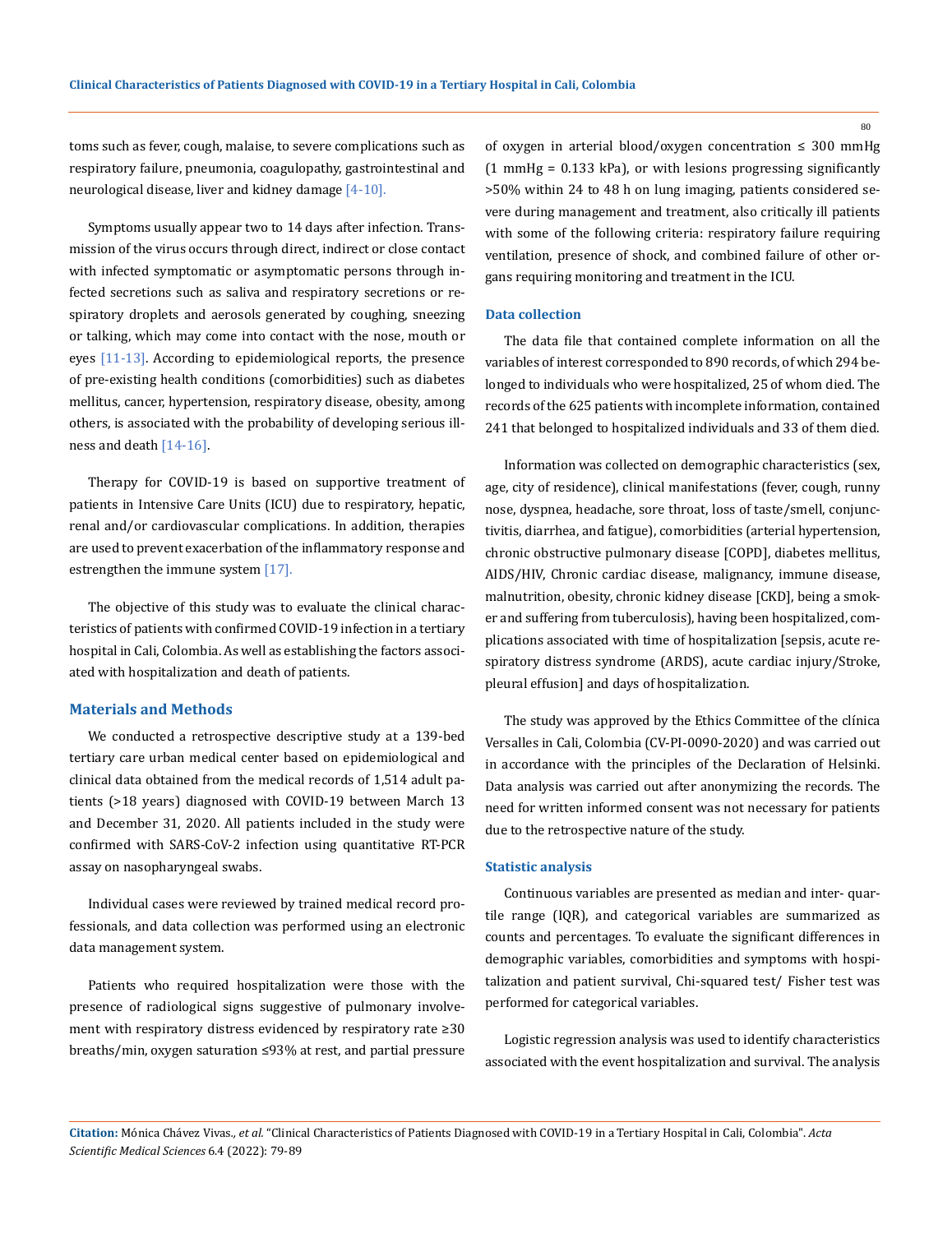of survival among hospitalized patients presented as a limitation a sample of only 25 dead individuals (representing 4% of the total sample), which did not allow adjusting a binary model due to the strong asymmetry between cases and non-cases. It was decided to randomly take 1,000 samples of size 50 from the group of non-cases (hospitalized patients who did not die) and fit the same number of logistic regression models, always leaving the number of success event cases fixed (25 deaths). Parameter estimates for the final model were obtained by calculating the mean for the 1000 point estimates and the limits of the confidence intervals. A confidence interval of 95% ( $p < 0.05$ ) was applied to represent the statistical significance of the results and the level of significance was assigned as 5%. Statistical analysis was performed using the R software version 3.6.3.

### **Results**

# **General characteristics and socio-demographic data**

In the present study, mean age of the patients evaluated in this study was 36.5 years and 54.2% of the patients were in the age range of 21 to 40 years. The female patients corresponded to 62.5% of the population with a mean age of 33 years and the men, 37.6% with a mean age of 47 years. The largest number of patients comes from the urban area of the city.

The most frequent signs and symptoms were cough (69.9%) and adynamia (50.3%) and fever (44.8%). The most frequent comorbidities were hypertension (13.9%), obesity (8.8%) and diabetes mellitus (8.2%). Patients with one, two and three or more comorbidities corresponded to 18%, 8.1% and 4.3%, respectively.

Deceased patients corresponded to 3.8%, the highest number of deaths occurred in patients over 60 years of age (74.1%) and men (65.5%).

| <b>Variable</b> |           | <b>Median (range)</b> |  |
|-----------------|-----------|-----------------------|--|
| Age (years)     |           | $36.5$ $(18 - 103)$   |  |
| Hospital days   |           | $5(0-58)$             |  |
|                 |           | n(%)                  |  |
|                 | <20       | 48 (3.17)             |  |
| Age range       | $21 - 40$ | 821 (54.2)            |  |
|                 | $41 - 50$ | 215 (14.2)            |  |
|                 | $51 - 60$ | 167(11)               |  |
|                 | >60       | 263 (17.4)            |  |
|                 | < 51      | 1084 (71.6)           |  |
|                 | >60       | 430 (28.4)            |  |

| Sex           | Male                                                           | 569 (37.6)        |
|---------------|----------------------------------------------------------------|-------------------|
|               | Female                                                         | 945 (62.4)        |
|               | rural area                                                     | 338 (22.3)        |
| Origin        | Urban area                                                     | 1177 (77.7)       |
|               | Cough                                                          | 1058 (69.9)       |
| Signs and     | Fever                                                          | 678 (44.8)        |
| symptoms      | Sore throat                                                    | 552 (36.5)        |
| $(n = 1514)$  | SOB/Dyspnea                                                    | 363 (24)          |
|               | Fatigue                                                        | 761 (50.3)        |
|               | Rhinorrhea                                                     | 273 (30.7)        |
| Signs and     | Conjunctivitis                                                 | 8(0.9)            |
| symptoms      | Headache                                                       | 365 (41.1)        |
| $(n = 889)$   | Diarrhea                                                       | 151 (17)          |
|               | Anosmia                                                        | 120 (13.5)        |
|               | Immune disease                                                 | 47 (3.1)          |
|               | COPD                                                           | 37 (2.4)          |
|               | Diabetes mellitus                                              | 124 (8.2)         |
|               | AIDS/HIV                                                       | 8(0.5)            |
|               | Chronic cardiac<br>disease                                     | 64 (4.2)          |
|               | Malignancy                                                     | 8(0.5)            |
|               | malnutrition                                                   | 11(0.7)           |
|               | Obesity                                                        | 133 (8.8)         |
|               | CKD                                                            | 37(2.4)           |
| Comorbidities | Tobacco smoker                                                 | 26 (1.7)          |
|               | Hypertension                                                   | 211 (13.9)        |
|               | Tuberculosis<br>Thyroid gland<br>problem (hypothy-<br>roidism) | 4(0.3)<br>26(1.7) |
|               | Dementia                                                       | 10(0.7)           |
|               | One comorbidity                                                | 271 (18)          |
|               | Two comorbidities                                              | 123 (8.1)         |
|               | > 3 coexisting co-<br>morbidities                              | 65 (4.3)          |
|               | Pleural effusion                                               | 21 (2.1)          |
| Clinical      | Stroke                                                         | 3(0.3)            |
| evolution     | Sepsis                                                         | 8(0.8)            |
| $(n = 1013)$  | Respiratory distress<br>syndrome                               | 49 (4.8)          |

**Table 1:** Clinical, demographic characteristics and evolution of the 1514 patients with COVID-19.

COPD: Chronic Obstructive Disease; AIDS: Acquired Immune Deficiency Syndrome; HIV: Human Immunosuppressive Virus; SOB: Shortness of Breath; CKD: Chronic Kidney Disease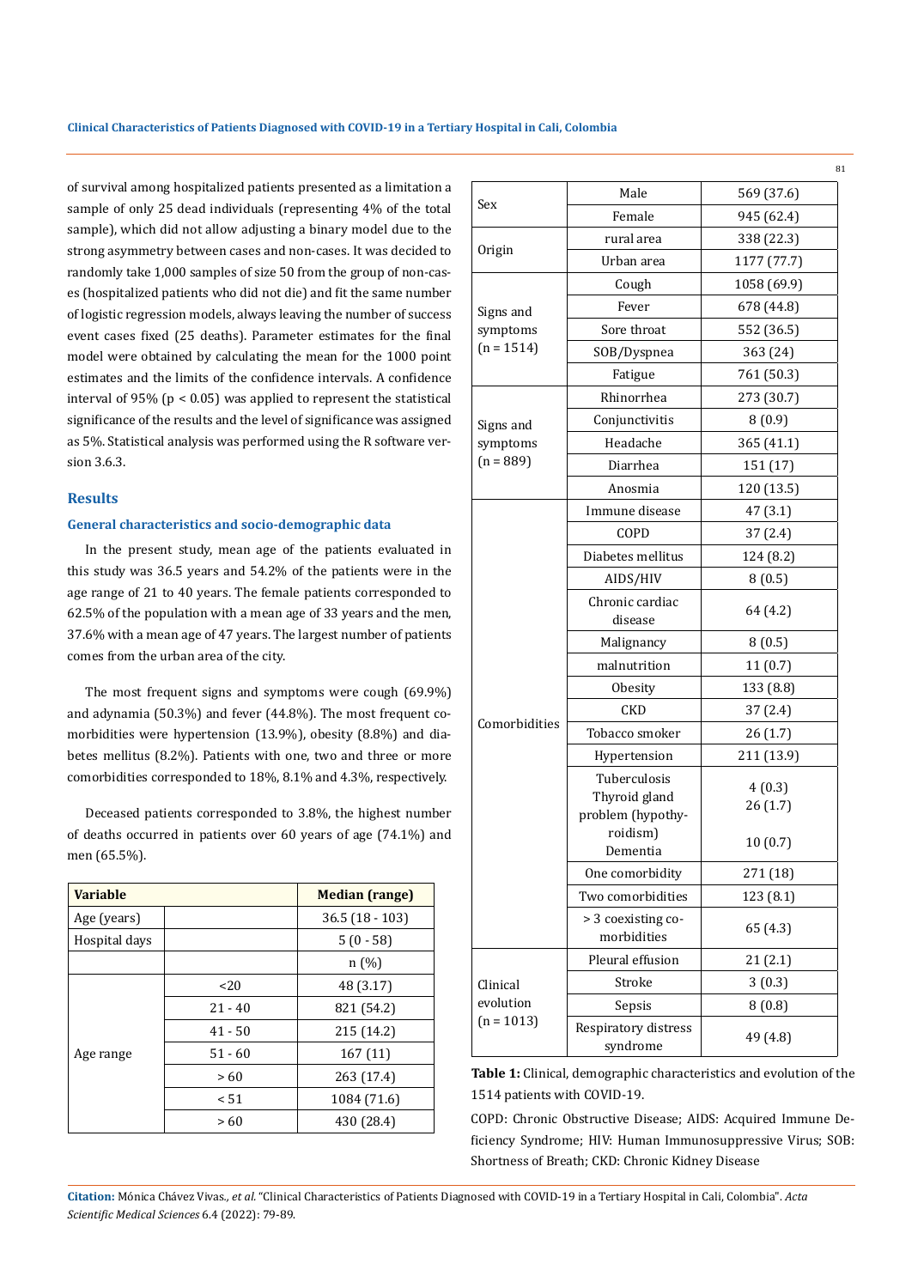#### **Factors associated with hospitalization**

Most of the patients who required hospitalization reside in the city (72%), and the average hospital stay was five days. Table 2 summarizes the factors associated with the hospitalization of patients. Signs and symptoms as cough, sore throat, dyspnea, rhinorrhea, headache, and comorbidities: hypertension, diabetes mellitus, obesity, Chronic cardiac disease, Chronic kidney disease, COPD, smoker, hypothyroidism, malnutrition, malignancies, and being an AIDS/HIV patient were found associated with hospitalization.

Pleural effusion, stroke, sepsis, and respiratory failure were complications that developed significantly during hospitalization.

From the data of 889 patients who recorded complete information on all variables, a binary logistic regression analysis was adjusted. The factors that modify the probability of hospitalization were related to being male ( $p < 0.001$ , OR = 2.22, CI = 1.4-3.6), being between 41 and 50 years old (p = 0.001, OR = 2.21, CI = 1.2-4.2), with an increased risk for patients older than 60 years ( $p = 0.001$ ,  $OR = 5.7$ ,  $CI = 3.1 - 10.5$  and presenting some symptomatology and comorbidity ( $p < 0.001$ ,  $OR = 7.74$ ,  $CI = 1.8-33.2$ ,  $p < 0.001$ ,  $OR =$ 2.69, CI = 1.7-4.4, respectively).

| <b>Variable</b>                      |                      | Hospitalized (n =<br>536) | Non-hospital-<br>ized<br>$(n = 978)$ | <b>P-value</b> |
|--------------------------------------|----------------------|---------------------------|--------------------------------------|----------------|
|                                      |                      | n(%)                      | $n(\%)$                              |                |
|                                      | $20*$                | 10(1.87)                  | 38 (3.9)                             |                |
|                                      | $21 - 40*$           | 170 (31.7)                | 651 (66.6)                           |                |
| Age (years)**                        | $41 - 50*$           | 75 (14)                   | 140 (14.3)                           | 0.001          |
|                                      | $51 - 60*$           | 78 (14.6)                 | 89 (9.1)                             |                |
|                                      | $>60*$               | 202 (37.7)                | 61(6.2)                              |                |
|                                      | Male                 | 289 (53.9)                | 280 (28.6)                           |                |
| Sex                                  | Female               | 246 (45.9)                | 699 (71.5)                           | < 0.001        |
|                                      | Cough                | 421 (78.5)                | 637 (65.1)                           | < 0.001        |
|                                      | Fever                | 358 (66.8)                | 320 (32.7)                           | < 0.001        |
| Signs and symp-<br>$toms (n = 1514)$ | Sore throat          | 133 (24.8)                | 419 (42.8)                           | < 0.001        |
|                                      | SOB/Dyspnea          | 261 (48.7)                | 102 (10.4)                           | < 0.001        |
|                                      | Fatigue              | 277 (51.7)                | 484 (49.5)                           | 0.390          |
|                                      | N                    | 294                       | 595                                  |                |
|                                      | Rhinorrhea           | 39 (13.3)                 | 234 (39.3)                           | < 0.001        |
| Signs and symp-                      | Conjunctivitis       | 2(0.7)                    | 6(1)                                 | 0.079          |
| toms $(n = 889)$                     | Headache             | 78 (26.5)                 | 87 (48.2)                            | < 0.001        |
|                                      | Diarrhea             | 54 (18.4)                 | 97 (16.3)                            | 0.067          |
|                                      | Anosmia              | 41 (13.9)                 | 79 (13.3)                            | 0.086          |
|                                      | One sign or symptom  | 96 (32.6 period 6)        | 218<br>$(36.6$ period $6)$           | < 0.001        |
|                                      | >2 signs or symptoms | 46 (15.6 period 6)        | 210<br>(35.3 period 3)               |                |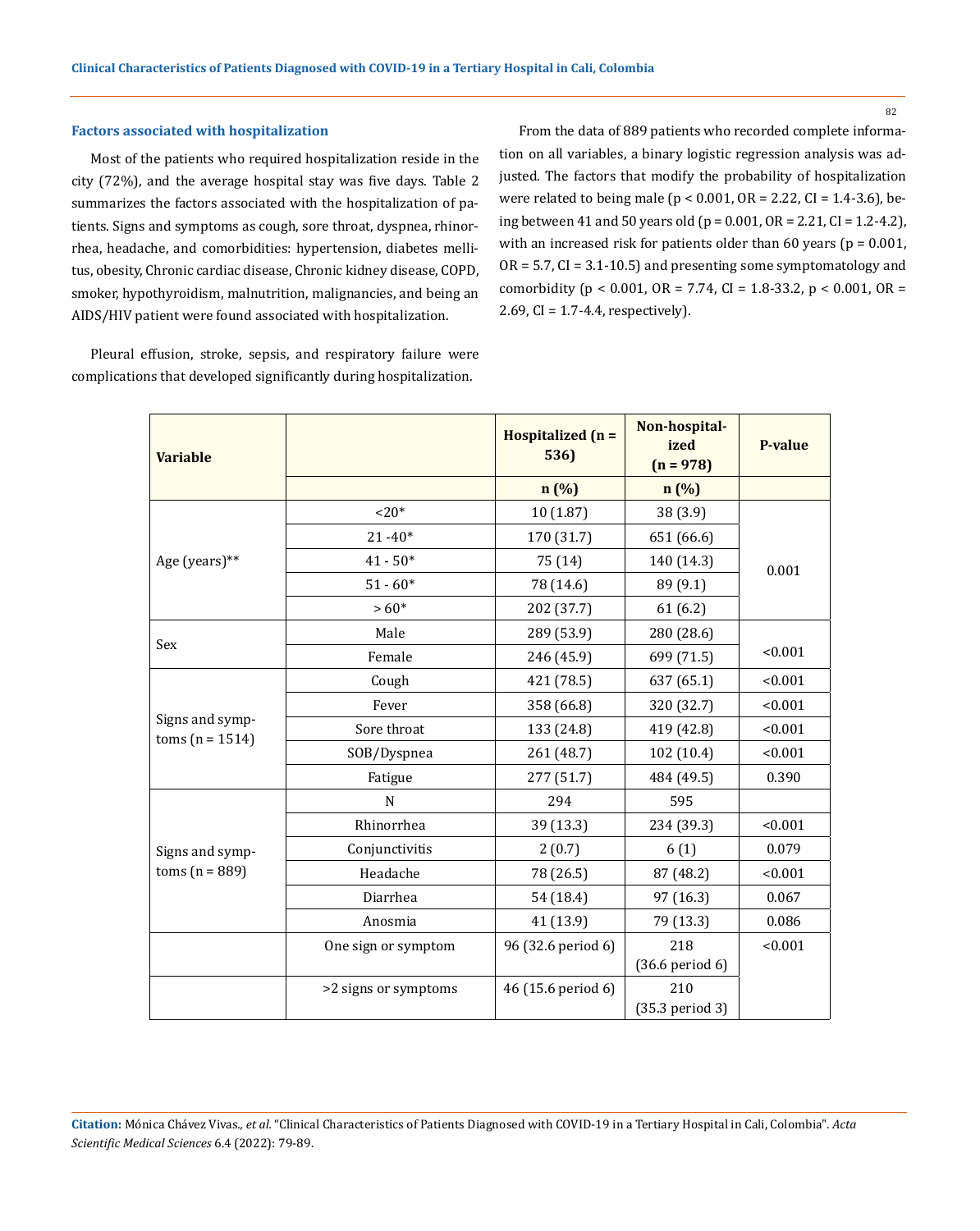**Clinical Characteristics of Patients Diagnosed with COVID-19 in a Tertiary Hospital in Cali, Colombia**

|                    | Immune disease*               | 20(3.7)    | 27(2.8)          | 0.352   |
|--------------------|-------------------------------|------------|------------------|---------|
|                    | COPD*                         | 30(5.5)    | 7(0.7)           | < 0.001 |
|                    | Diabetes mellitus*            | 90 (16.8)  | 34(3.5)          | < 0.001 |
|                    | AIDS/HIV*                     | 6(1.1)     | 2(0.2)           | 0.026   |
|                    | Chronic cardiac disease       | 53 (9.9)   | 11(1.1)          | < 0.001 |
|                    | Malignancy*                   | 8(1.5)     | $\mathbf{0}$     | < 0.001 |
|                    | malnutrition*                 | 11(2.1)    | $\boldsymbol{0}$ | < 0.001 |
|                    | Obesity*                      | 82 (15.3)  | 51(5.2)          | < 0.001 |
| Comorbidities      | $CKD^*$                       | 34(6.3)    | 3(0.3)           | < 0.001 |
|                    | Tobacco smoker*               | 21(3.9)    | 5(0.5)           | < 0.001 |
|                    | Hypertension*                 | 126 (23.5) | 85 (8.7)         | < 0.001 |
|                    | Tuberculosis*                 | 2(0.4)     | 2(0.2)           | 0.617   |
|                    | Thyroid gland problem (hypo-  | 15(2.8)    | 11(1.1)          | 0.022   |
|                    | thyroidism)*                  |            |                  |         |
|                    | Dementia                      | 8(1.5)     | 2(0.2)           | 0.005   |
|                    | One comorbidity               | 143 (26.7) | 128 (13.1)       |         |
|                    | Two comorbidities             | 83 (15.5)  | 40(4.1)          |         |
|                    | > 3 coexisting comorbidities  | 55 (10.3)  | 40(4.1)          | < 0.001 |
|                    | $\mathbf n$                   | 380        | 633              |         |
|                    | Pleural effusion              | 21(5.5)    | $\boldsymbol{0}$ | < 0.001 |
| Clinical evolution | Stroke                        | 3(0.8)     | $\boldsymbol{0}$ | 0.003   |
| $(n = 1013)$       | Sepsis                        | 8(2.1)     | $\mathbf{0}$     | < 0.001 |
|                    | Respiratory distress syndrome | 49 (12.9)  | $\boldsymbol{0}$ | < 0.001 |
|                    | Non-survivors                 | 58 (10.8)  | $\boldsymbol{0}$ | < 0.001 |

**Table 2:** Distribution of the variable analyzed in hospitalized patients.

COPD: Chronic Obstructive Disease; AIDS: Acquired Immune Deficiency Syndrome; HIV: Human Immunosuppressive Virus; SOB: Shortness of Breath; CKD: Chronic Kidney Disease; Significant data p < 0.05.

\*p-values from Fisher's exact test.

\*\*adjusted p-values using Bonferroni tests for multiple comparisons.

#### **Risk factors for in-hospital mortality**

The association analysis between clinical and epidemiological variables in deceased patients shows that age over 51 years and being male are factors that are highly associated with death from COVID-19. Comorbidities such as COPD, malnutrition, hypertension, and obesity were also associated with mortality ( $p < 0.05$ ). The presence of at least one comorbidity is significantly associated with mortality (p < 0.001). Complications during hospitalization associated with patient deaths were: pleural effusion, sepsis, and respiratory failure (Table 3).

83

| <b>Variable</b>   |            | <b>Non-survivors</b><br>$(n = 58)$ | <b>Survivors</b><br>$(n = 477)$ | <b>P-value</b> |
|-------------------|------------|------------------------------------|---------------------------------|----------------|
|                   |            | n(%)                               | n(%)                            |                |
| Age range (years) | $20*$      | $\boldsymbol{0}$                   | 10(2.1)                         | 0.611          |
|                   | $21 - 40*$ | 1(1.7)                             | 169 (35.4)                      | < 0.001        |
|                   | $41 - 50*$ | 1(1.7)                             | 74 (15.5)                       | 0.002          |
|                   | $51 - 60*$ | 13 (22.4)                          | 65 (13.6)                       | 0.078          |
|                   | $>60*$     | 43 (74.1)                          | 159 (33.3)                      | < 0.001        |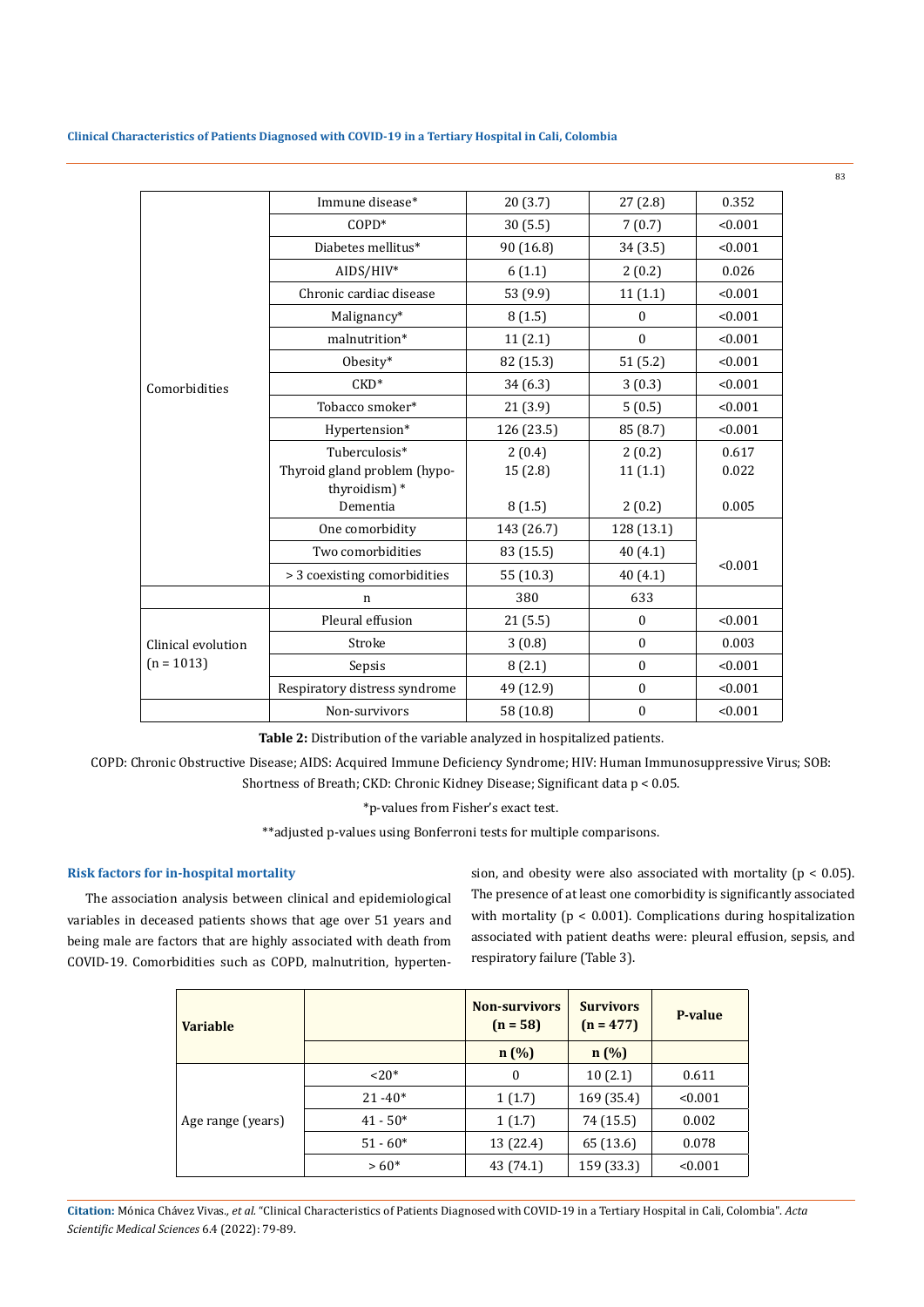|                                      | Male                              | 38 (65.5)        | 251 (52.6) |         |
|--------------------------------------|-----------------------------------|------------------|------------|---------|
| $Sex*$                               | Female                            | 20 (34.5)        | 226 (47.4) | 0.070   |
|                                      | Cough*                            | 34 (58.6)        | 104 (21.8) | 0.499   |
|                                      | Fever*                            | 43 (74.1)        | 315 (66)   | 0.240   |
| Signs and symp-<br>$toms (n = 1514)$ | Sore throat*                      | 7(12.1)          | 126 (24.4) | 0.016   |
|                                      | SOB/Dyspnea*                      | 32 (55.2)        | 229 (48)   | 0.032   |
|                                      | Fatigue*                          | 26 (44.8)        | 251 (52.6) | 0.269   |
|                                      | n                                 | 25               | 269        |         |
|                                      | Rhinorrhea                        | 5(20)            | 34 (12.6)  | 0.102   |
| Signs and                            | Conjunctivitis                    | $\boldsymbol{0}$ | 2(0.7)     | 0.147   |
| symptoms<br>$(n = 889)$              | Headache                          | 4(16)            | 74 (27.5)  | 0.085   |
|                                      | Diarrhea                          | 5(20)            | 49 (18.2)  | 0.155   |
|                                      | Anosmia                           | 4(16)            | 37 (13.8)  | 0.152   |
|                                      | n                                 | 58               | 477        |         |
|                                      | Immune disease*                   | $\mathbf{0}$     | 20(4.2)    | 0.151   |
|                                      | $COPD*$                           | 9(15.5)          | 21(4.4)    | 0.003   |
|                                      | Diabetes mellitus*                | 15 (25.9)        | 75 (15.7)  | 0.062   |
|                                      | AIDS/HIV*                         | $\boldsymbol{0}$ | 6(1.3)     | 1.0     |
|                                      | Chronic cardiac disease*          | 10 (17.2)        | 43 (9.)    | 0.060   |
|                                      | Malignancy                        | 2(3.4)           | 6(1.3)     | 0.212   |
|                                      | malnutrition*                     | 4(6.9)           | 7(1.5)     | 0.023   |
|                                      | Obesity*                          | 15 (25.9)        | 67 (14)    | 0.031   |
|                                      | $CKD^*$                           | 6(10.3)          | 28 (5.9)   | 0.246   |
| Comorbidities                        | Tobacco smoker*                   | 1(1.7)           | 20 (4.2)   | 0.716   |
|                                      | Hypertension*                     | 22 (37.9)        | 104 (21.8) | 0.009   |
|                                      | Tuberculosis*<br>dividing lines   | $\mathbf{0}$     | 2(0.4)     | 1.0     |
|                                      | hypothyroidism*<br>dividing lines | 4(6.9)           | 11(1.1)    | 0.068   |
|                                      | Dementia*                         | $\boldsymbol{0}$ | 8(1.7)     | 1.0     |
|                                      | One comorbidity                   | 19 (32.7)        | 124 (26)   |         |
|                                      | Two comorbidities                 | 15(2.9)          | 68 (14.3)  |         |
|                                      | > 3 coexisting<br>comorbidities   | 10 (17.2)        | 45 (9.4)   | 0.001   |
|                                      | n                                 | 43               | 337        |         |
|                                      | Pleural effusion                  | 6(14)            | 15 (4.5)   | 0.028   |
|                                      | Stroke                            | 1(2.3)           | 2(0.6)     | 0.402   |
| Clinical evolution<br>$(n = 1013)$   | Sepsis                            | 4(9.3)           | 4(1.2)     | 0.002   |
|                                      | Respiratory distress<br>syndrome  | 16 (37.2)        | 33 (9.8)   | < 0.001 |
|                                      |                                   |                  |            |         |

**Table 3:** Factors associated with death in individuals hospitalized for COVID-19.

\*obtained using Fisher's exact test. Significant data p < 0.05.

**Citation:** Mónica Chávez Vivas*., et al.* "Clinical Characteristics of Patients Diagnosed with COVID-19 in a Tertiary Hospital in Cali, Colombia". *Acta Scientific Medical Sciences* 6.4 (2022): 79-89.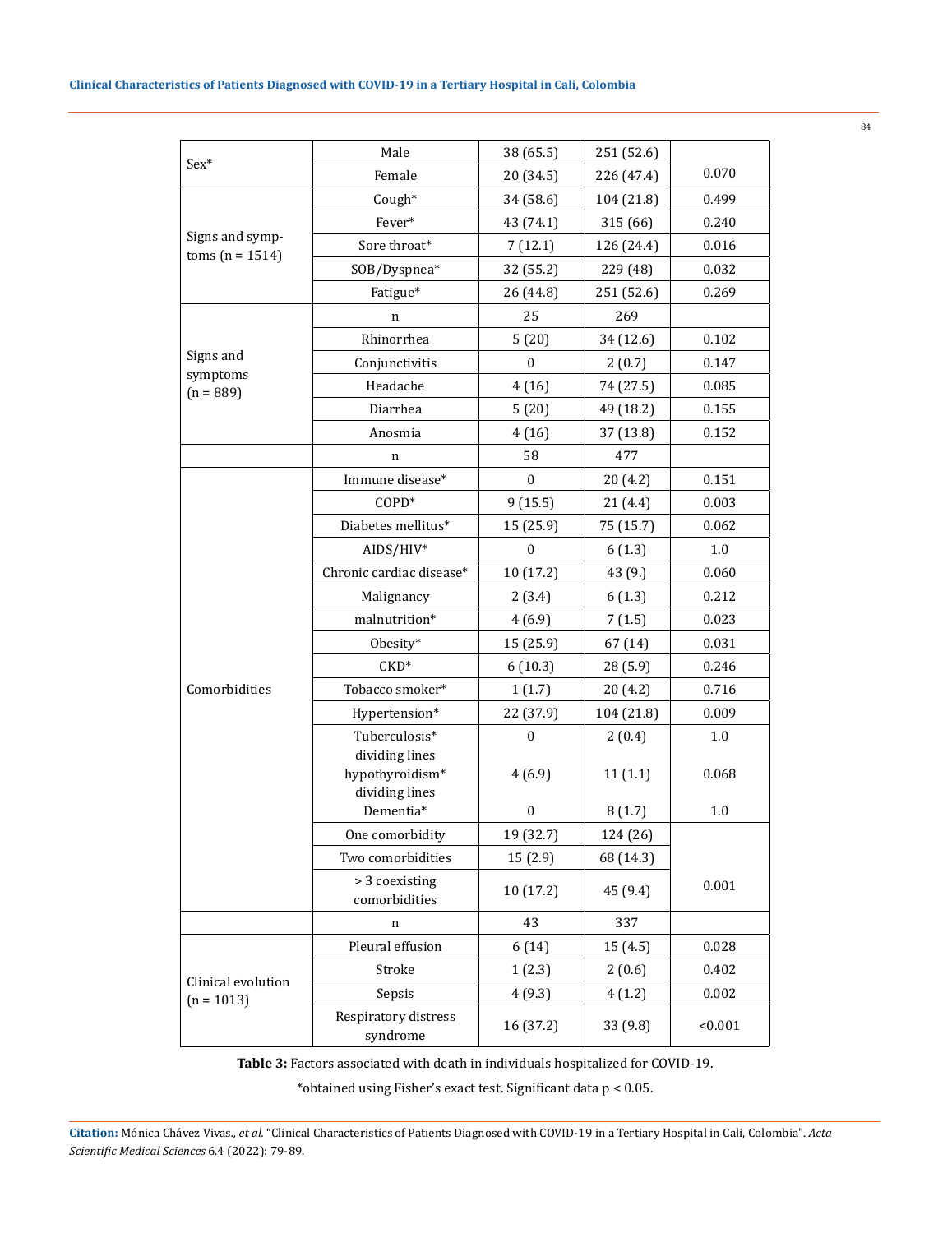The descriptive analysis with the proportions of survival with respect to hospitalization time (Figure 1) allowed us to determine that 70% of deaths occurred after being hospitalized for at least 19 days.

The adjustment of the binary regression models showed that being older than 60 years ( $p < 0.001$ , OR = 6.2, CI = 2.3-16.9) and dyspnea ( $p = 0.028$ ,  $OR = 1.69$ ,  $CI = 1.4-10.9$ ) were associated with risk of death. Respiratory failure was the complication associated with the risk of death in the evaluated population ( $p < 0.001$ , OR = 5.7, CI = 1.9-7.6). The model was adjusted for age, gender, odynophagia, dyspnea, comorbidities (COPD, hypertension, malnutrition, and obesity), sepsis, and respiratory failure.



**Figure 1:** Analysis for the proportions of deaths and days of hospitalization.

| <b>Variable</b>   |                 | <b>Non-survivors</b><br>$(n = 25)$ | <b>Survivors</b><br>$(n = 269)$ | P-value |
|-------------------|-----------------|------------------------------------|---------------------------------|---------|
|                   |                 | n(%)                               | $n(\%)$                         |         |
|                   | $20*$           | $\mathbf{0}$                       | 7(100)                          | 0.533   |
|                   | $21 - 40*$      | $\mathbf{0}$                       | 76 (100)                        | 0.002   |
| Age range (years) | $41 - 50*$      | $\mathbf{0}$                       | 45 (100)                        | 0.013   |
|                   | $51 - 60*$      | 5(13.5)                            | 32 (86.5)                       | 0.024   |
|                   | $>60*$          | 20 (15.9)                          | 106 (84.1)                      | < 0.001 |
|                   | Male            | 18 (11)                            | 145 (89)                        |         |
| $Sex^*$           | Female          | 7(5.3)                             | 124 (94.7)                      | 0.082   |
|                   | Cough           | 18 (8.3)                           | 198 (91.7)                      | 0.862   |
|                   | Fever           | 16 (8.9)                           | 163 (91.1)                      | 0.739   |
|                   | Sore throat     | 5(7)                               | 66 (92.9)                       | 0.612   |
|                   | SOB/Dyspnea     | 19 (11.7)                          | 143 (88.3)                      | 0.028   |
| Signs and         | Fatigue         | 16 (9.2)                           | 157 (90.8)                      | 0.584   |
| symptoms          | Rhinorrhea*     | 5(12.8)                            | 34 (87.2)                       | 0.224   |
|                   | Conjunctivitis* | $\mathbf{0}$                       | 2(100)                          | 0.837   |
|                   | Headache*       | 4(5.1)                             | 74 (94.9)                       | 0.156   |
|                   | Diarrhea*       | 5(9.3)                             | 49 (90.7)                       | 0.50    |
|                   | Anosmia*        | 4(9.8)                             | 37 (90.2)                       | 0.472   |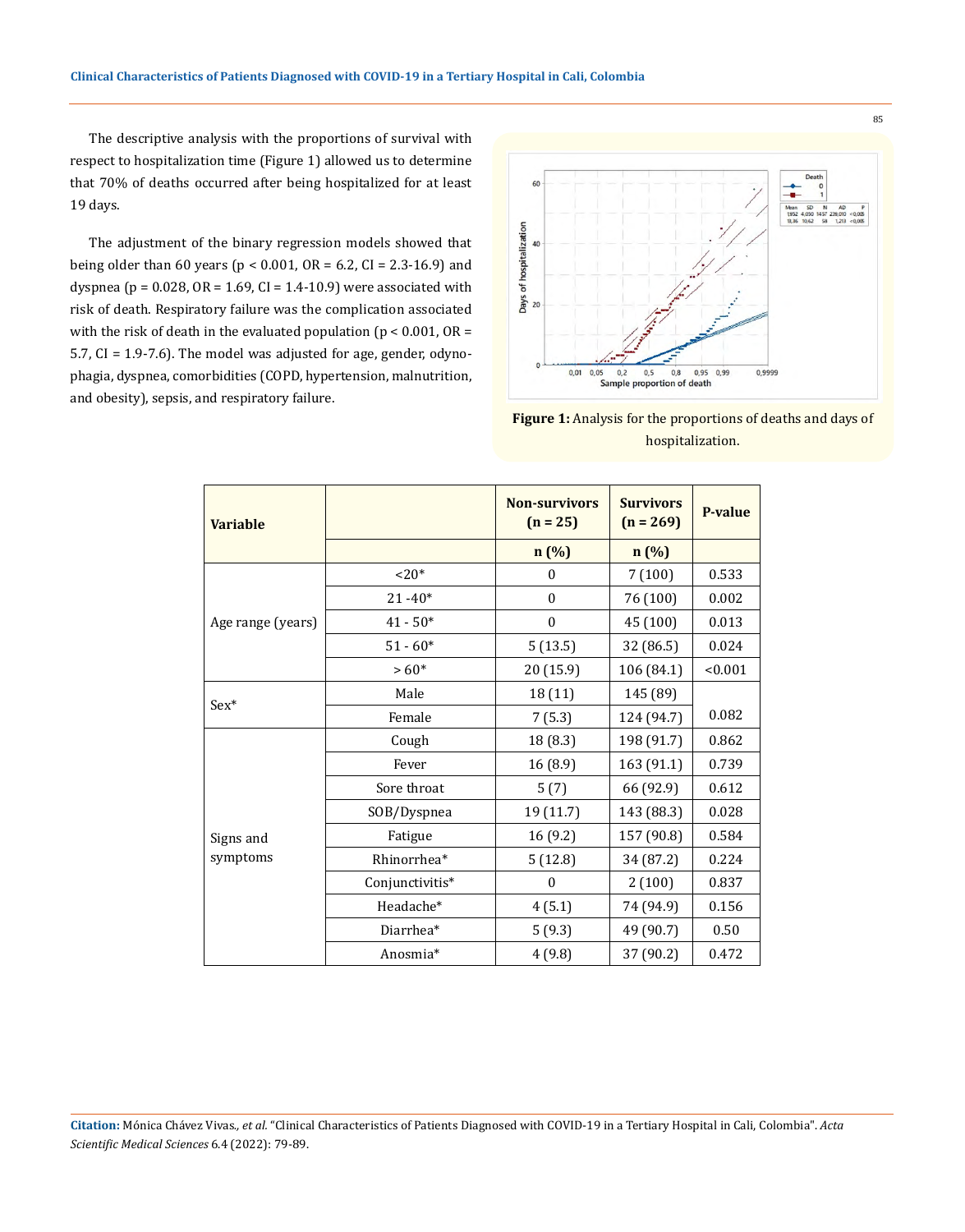|  | Clinical Characteristics of Patients Diagnosed with COVID-19 in a Tertiary Hospital in Cali, Colombia |
|--|-------------------------------------------------------------------------------------------------------|
|--|-------------------------------------------------------------------------------------------------------|

|                                    | Immune disease*                   | $\mathbf{0}$    | 11 (100)  | 0.370 |
|------------------------------------|-----------------------------------|-----------------|-----------|-------|
|                                    | $COPD*$                           | 2(12.5)         | 14 (87.5) | 0.403 |
|                                    | Diabetes mellitus*                | 8(14)           | 49 (86)   | 0.085 |
|                                    | AIDS/HIV*                         | $\theta$        | 3(100)    | 0.765 |
|                                    | Chronic cardiac disease*          | 5(14.7)         | 29 (85.3) | 0.146 |
|                                    | Malignancy*                       | $\mathbf{0}$    | 3(100)    | 0.765 |
|                                    | malnutrition*                     | 1(33.3)         | 2(66.7)   | 0.235 |
|                                    | Obesity*                          | 4(13.3)         | 26 (86.7) | 0.242 |
|                                    | $CKD*$                            | 2(11.8)         | 15 (88.2) | 0.434 |
| Comorbidities                      | Tobacco smoker*                   | $\mathbf{0}$    | 15 (100)  | 0.255 |
|                                    | Hypertension                      | 11 (13.4)       | 71 (86.6) | 0.060 |
|                                    | Tuberculosis*                     | 0(0.0)          | 2(100)    | 0.837 |
|                                    | dividing lines                    | 1(12.5)         |           |       |
|                                    | hypothyroidism*                   |                 | 7(87.5)   | 0.513 |
|                                    | dividing lines                    | $\mathbf{0}$    |           |       |
|                                    | Neurological disease*             |                 | 8(100)    | 0.487 |
|                                    | One comorbidity                   | 7(9)            | 71 (91)   |       |
|                                    | Two comorbidities                 | 5 (11 period 9) | 37 (88.1) |       |
|                                    | >3 coexisting<br>comorbidities    | 5(15.6)         | 32 (84.4) | 0.092 |
|                                    | Pleural effusion*                 | 3(20)           | 12 (80)   | 0.125 |
|                                    | Stroke*                           | 1(50)           | 1(50)     | 0.162 |
| Clinical evolution<br>$(n = 1013)$ | Sepsis*                           | 1(33.3)         | 2(66.7)   | 0.235 |
|                                    | Respiratory distress<br>syndrome* | 10 (34.5)       | 19 (65.5) | 0.001 |

**Table 4:** Logistic binary regression analysis of factors associated with death in individuals hospitalized for COVID-19. \*p-values obtained using Fisher's exact test. Significant data p < 0.05.

# **Discussion and Conclusion**

In this study we found that, although the mean age of patients reported with COVID-19 infection was 36.5 years and 62.5% were women, the highest risk of hospitalization was found in patients between the ages of 41-50 years ( $p = 0.001$ ,  $OR = 2.21$ ,  $CI = 1.2$ -4.2), which increased in those older than 60 years ( $p = 0.001$ ,  $OR =$ 5.7, CI = 3.1-10.5) and in men ( $p < 0.001$ , OR = 2.22, CI = 1.4-3.6). Epidemiological data regarding patients hospitalized for COVID-19 in European countries such as Bulgaria show an average of 52.9 years and 63% prevalence of men in  $[18]$  and in Spain, the average is 69 years and 57.5% prevalence in men [19]. In Asian countries, Zheng., *et al.* reported an average age of 49.4 years and 51.5% of the patients were men [5], and Li., *et al*. reported an average age of 57 years and a 53.3% prevalence in mens [20]. These data reflect

that, despite differences in demographic characteristics and national traits, the results obtained in this study are consistent with epidemiological reports from around the world.

The results of this study indicate that cough, sore throat, dyspnea, rhinorrhea and headache are the symptoms associated with hospitalization consistent with epidemiological reports [3-9]. However, dyspnea was the most prevalent symptom among deceased patients (11.7%) and was significantly associated with mortality during hospitalization. The literature reports that shortness of breath is common in hospitalized patients and is associated with more severe COVID-19 illness. But this is not always the rule, this symptom shows values that vary significantly between patients suffering from the disease. In the meta-analyses carried out by Rodríguez-Morales., *et al.* reported a prevalence of patients

**Citation:** Mónica Chávez Vivas*., et al.* "Clinical Characteristics of Patients Diagnosed with COVID-19 in a Tertiary Hospital in Cali, Colombia". *Acta Scientific Medical Sciences* 6.4 (2022): 79-89.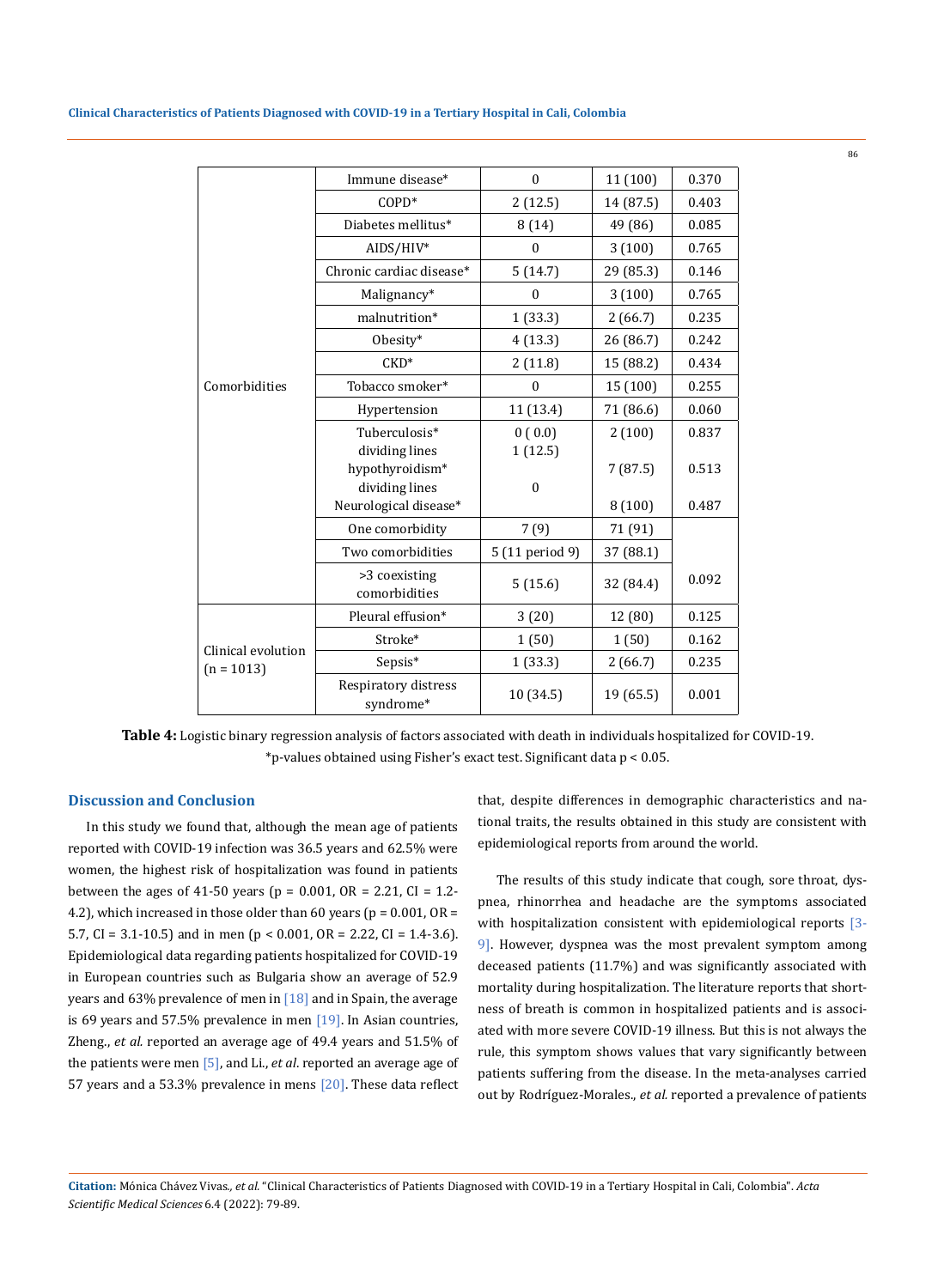with dyspnea of 45.6% [21], while Li., *et al*. reported 21.9% [22]. Shi., *et al.* in their study reported that dyspnea was significantly associated with higher mortality in adults with COVID-19 (p < 0.001, OR = 4.34, CI = 2.68-7.05) [23], similar to the results obtained in our study ( $p = 0.028$ ,  $OR = 1.69$ ,  $CI = 1.4-10.9$ ).

However, dyspnea does not always correlate with disease severity and mortality. In fact, Guan., *et al*. found a low level of dyspnea  $(8.6\%)$  in patients with high pulmonary involvement  $[24]$ . Currently this condition is called "silent hypoxemia"  $[25]$ . The variation in the prevalence of breathlessness across studies may be explained by differences in how it was investigated and documented. It can also be related to the physiological condition of the patient, it has been seen that this symptom is more accentuated in elderly patients and in those with diabetes. It is suggested that vascular damage due to glycosylation and age probably generates endothelial dysfunction, causing thickening of the pulmonary basal lamina, observed in autopsies of these patients, and contributes to the reduction of pulmonary diffusion [26]. Although no patient characteristics or comorbidities have been clearly associated with the respiratory distress detected in COVID-19.

This study established that arterial hypertension was the most prevalent comorbidity among hospitalized patients (37.9%) and was associated with mortality risk ( $p = 0.060$ ,  $OR = 2.2$ ,  $CI = 0.95$ -5.05). In agreement with several epidemiological studies establish that hypertension is strongly associated with poor clinical outcome [10,14-16]. In the study carried out by Guan., *et al*. reported that the most common comorbidity was hypertension 23.7% and patients (35.8%) who required ICU admission or mechanical ventilation or who died also had hypertension [24].

Zhang., *et al*. [27] reported that 37.9% of hypertensive patients developed severe disease. The meta-analysis carried out by Li., *et al*. showed that hypertension was present in 17.1% of patients diagnosed with covid-19, and patients with severe symptoms were twice as likely to be hypertensive compared to non-severe patients or those who were not admitted to the ICU  $[22]$ . The reason for this association is not clear, since the severity and mortality of infection is greater in elderly patients and hypertension is strongly related to age, the data could simply be confounded by age. However, an alternative explanation states that hypertension results in a series of pathophysiological changes in the cardiovascular system, such

as left ventricular hypertrophy and fibrosis that may make the hypertensive heart particularly susceptible to SARS-CoV-2 [28,29]. In this way, the endothelial injury that can be generated in hypertensive and diabetic patients with severe disease due to COVID-19 can trigger increased vascular permeability and pulmonary edema, altering gas exchange with different levels of severity with an increase in work respiratory failure and the development of acute respiratory failure [30], which would explain the association between respiratory failure and mortality in hospitalized patients found in this study.

Obesity significantly represented 25.9% among the patients who died. This comorbidity has been associated with an increased risk of complications from COVID-19, leading to the development of acute respiratory distress syndrome (ARDS) [30]. It is suggested that perhaps like hypertensive patients, the state of obesity induces pre-existing endothelial damage due to a state of inflammation [31].

Another comorbidity that was found significantly among the deceased patients was COPD with a  $15.5\%$  prevalence ( $p = 0.03$ ). The meta-analysis conducted by Zhao., *et al*. found that in COPD patients, the risk of developing a severe form of COVID-19 is multiplied by four times [32]. The development of these severe forms is perhaps due to the increased levels of ACE2 in the lower airways that have been observed in patients with COPD, which triggers the acute exacerbation of the disease with a torpid course and great systemic effect [30,33,34].

An interesting result obtained in this study was eleven (11) patients who consulted with COVID-19 infection presented some degree of malnutrition and all of them were hospitalized, 6.9% died significantly ( $p = 0.023$ ). In France, a study was carried out in which they reported that 37.5% of patients treated for COVID-19 disease had malnutrition and 3.8% of them died [35]. In addition to this fact, it is suggested that at least 60% of patients with CO-VID-19 suffer from malnutrition during the course of the disease, so the early implementation of a specialized nutritional support plan is recommended to improve the prognosis of these patients. by reducing hospital stay, the possibility of more severe respiratory distress and complications in general [36].

Our study has some limitations, the results obtained in this work all respond to a secondary analysis carried out on a file of

**Citation:** Mónica Chávez Vivas*., et al.* "Clinical Characteristics of Patients Diagnosed with COVID-19 in a Tertiary Hospital in Cali, Colombia". *Acta Scientific Medical Sciences* 6.4 (2022): 79-89.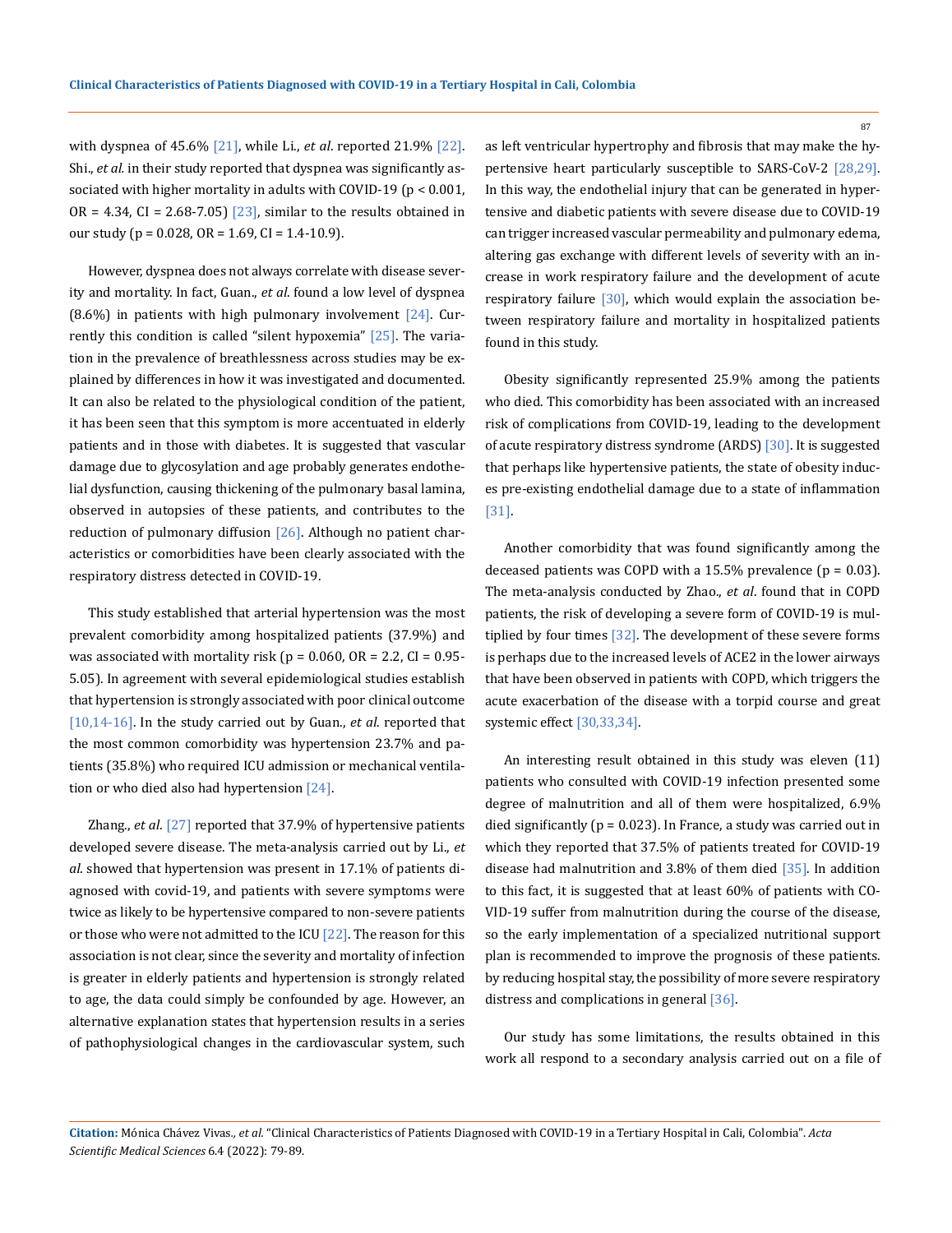records of patients treated for COVID 19 in a level three center in the city of Cali, Colombia. Since, at the beginning of the COVID 19 pandemic, many clinical aspects of the disease were unknown, the file does not have information on all the signs and symptoms and some complications for a good part of the records, which in In many cases, the sample size is considerably reduced, which is considered a limitation of the study, especially when adjusting the binary regression models. However, the results reported are very useful to have more precise information on the clinical behavior of the disease and since the models are not predictive, establishing the presence of association between covariates and events such as hospitalization or death, allows us to have valuable knowledge that facilitates the design of management strategies for this type of patients.

In this study, hospital stay times were studied descriptively, given the conditions of the sample in which there is a very high percentage of censored data. It is considered that the information presented about this variable is useful and provides a basis for proposing hypotheses that can be evaluated later.

In conclusion, our study estimated that the predictors of hospitalization were related to being older and male with the presence of at least one symptom (cough, sore throat, dyspnea, rhinorrhea, headache), and an underlying comorbidity (hypertension, Diabetes mellitus, obesity, chronic heart disease, chronic kidney disease, COPD, smoking, hypothyroidism, malnutrition, malignancies, AIDS/HIV). All the complications studied (pleural effusion, stroke, sepsis, and respiratory failure) were significantly present in hospitalized patients. Older patients with severe disease, dyspnea, and respiratory failure have a higher mortality risk.

#### **Acknowledgments**

The authors thank the General Directorate of Research of the Universidad Libre, Cali Section and the Research Center of the Faculty of Health Sciences for financing this study.

#### **Conflict of Interests**

The authors have no conflict of interest to declare.

#### **Bibliography**

1. [Mahase E. "Covid-19: WHO declares pandemic because of](https://pubmed.ncbi.nlm.nih.gov/32165426/)  ["alarming levels" of spread, severity, and inaction".](https://pubmed.ncbi.nlm.nih.gov/32165426/) *British Medical Journal* [368 \(2020\): m1036.](https://pubmed.ncbi.nlm.nih.gov/32165426/)

- 2. [Mahase E. "Covid-19: death rate is 0.66% and increases with](https://doi.org/10.1136/bmj.m1327)  [age, study estimates".](https://doi.org/10.1136/bmj.m1327) *BMJ* 369 (2020): m1327.
- 3. "Covid-19 Coronavirus Pandemic". *Worldometer* (2020).
- 4. World Health Organization. Global (WHO). "COVID-19 Clinical Characterization Case re- port form. Geneva: WHO". World Health Organization. Report number.
- 5. Zheng., *et al*[. "Epidemiological characteristics and clinical fea](https://www.ncbi.nlm.nih.gov/pmc/articles/PMC7146675/)[tures of 32 critical and 67 noncritical cases of COVID-19 in](https://www.ncbi.nlm.nih.gov/pmc/articles/PMC7146675/)  Chengdu". *[Journal of Clinical Virology](https://www.ncbi.nlm.nih.gov/pmc/articles/PMC7146675/)* 127 (2020): 104366.
- 6. Liu., *et al*[. "Clinical characteristics of novel Coronavirus cases](https://pubmed.ncbi.nlm.nih.gov/32044814/)  [in tertiary hospitals in Hubei province".](https://pubmed.ncbi.nlm.nih.gov/32044814/) *Chinese Medical Journal* [133 \(2020\): 1025-1031.](https://pubmed.ncbi.nlm.nih.gov/32044814/)
- 7. Wang., *et al.* ["Epidemiological and clinical features of 125 hos](https://pubmed.ncbi.nlm.nih.gov/32289565/)[pitalized patients with COVID-19 in Fuyang, Anhui, China".](https://pubmed.ncbi.nlm.nih.gov/32289565/) *The [International Journal of Infectious Diseases](https://pubmed.ncbi.nlm.nih.gov/32289565/)* 95 (2020): 421- [428.](https://pubmed.ncbi.nlm.nih.gov/32289565/)
- 8. Tian., *et al*. "Characteristics of COVID- 19 infection in Beijing". *The Journal of Infection* 80 (2020): 401-406.
- 9. Jin., *et al*. "Clinical characteristics of patients diagnosed with COVID-19 in Beijing". *Biosafety and Health* 2.2 (2020): 104- 111.
- 10. Qian., *et al*[. "Clinical Characteristics and Outcomes of Severe](https://pubmed.ncbi.nlm.nih.gov/33015108/)  [and Critical Patients With 2019 Novel Coronavirus Disease](https://pubmed.ncbi.nlm.nih.gov/33015108/)  [\(COVID-19\) in Wenzhou: A Retrospective Study".](https://pubmed.ncbi.nlm.nih.gov/33015108/) *Frontiers in Medicine* [7 \(2020\): 55200.](https://pubmed.ncbi.nlm.nih.gov/33015108/)
- 11. [World Health Organization \(WHO\). "Modes of transmission of](https://www.who.int/publications-detail/modes-of-transmission-of%20viruscausingcovid-19-implications-for-ipc-precaution-recommendations)  [virus causing COVID-19:implications for IPC precaution rec](https://www.who.int/publications-detail/modes-of-transmission-of%20viruscausingcovid-19-implications-for-ipc-precaution-recommendations)[ommendations" \(2020\).](https://www.who.int/publications-detail/modes-of-transmission-of%20viruscausingcovid-19-implications-for-ipc-precaution-recommendations)
- 12. Phan LT., *et al*[. "Importation and Human-to-Human Transmis](https://pubmed.ncbi.nlm.nih.gov/31991079/)[sion of a Novel Coronavirus in Vietnam".](https://pubmed.ncbi.nlm.nih.gov/31991079/) *The New England Journal of Medicine* [382.9 \(2020\): 872-874.](https://pubmed.ncbi.nlm.nih.gov/31991079/)
- 13. Yu P., *et al*[. "Familial Cluster of Infection Associated With the](https://pubmed.ncbi.nlm.nih.gov/32067043/)  [2019 Novel Coronavirus Indicating Possible Person-to-Person](https://pubmed.ncbi.nlm.nih.gov/32067043/)  [Transmission During the Incubation Period".](https://pubmed.ncbi.nlm.nih.gov/32067043/) *Journal of Infectious Diseases* [221.11 \(2020\): 1757-1761.](https://pubmed.ncbi.nlm.nih.gov/32067043/)
- 14. Richardson S., *et al*[. "Presenting characteristics, comorbidi](https://jamanetwork.com/journals/jama/fullarticle/2765184)[ties, and outcomes among 5700 patients hospitalized with](https://jamanetwork.com/journals/jama/fullarticle/2765184)  [COVID-19 in the New York city area".](https://jamanetwork.com/journals/jama/fullarticle/2765184) *Journal of the American Medical Association* [323.20 \(2020\): 2052-2059.](https://jamanetwork.com/journals/jama/fullarticle/2765184)

**Citation:** Mónica Chávez Vivas*., et al.* "Clinical Characteristics of Patients Diagnosed with COVID-19 in a Tertiary Hospital in Cali, Colombia". *Acta Scientific Medical Sciences* 6.4 (2022): 79-89.